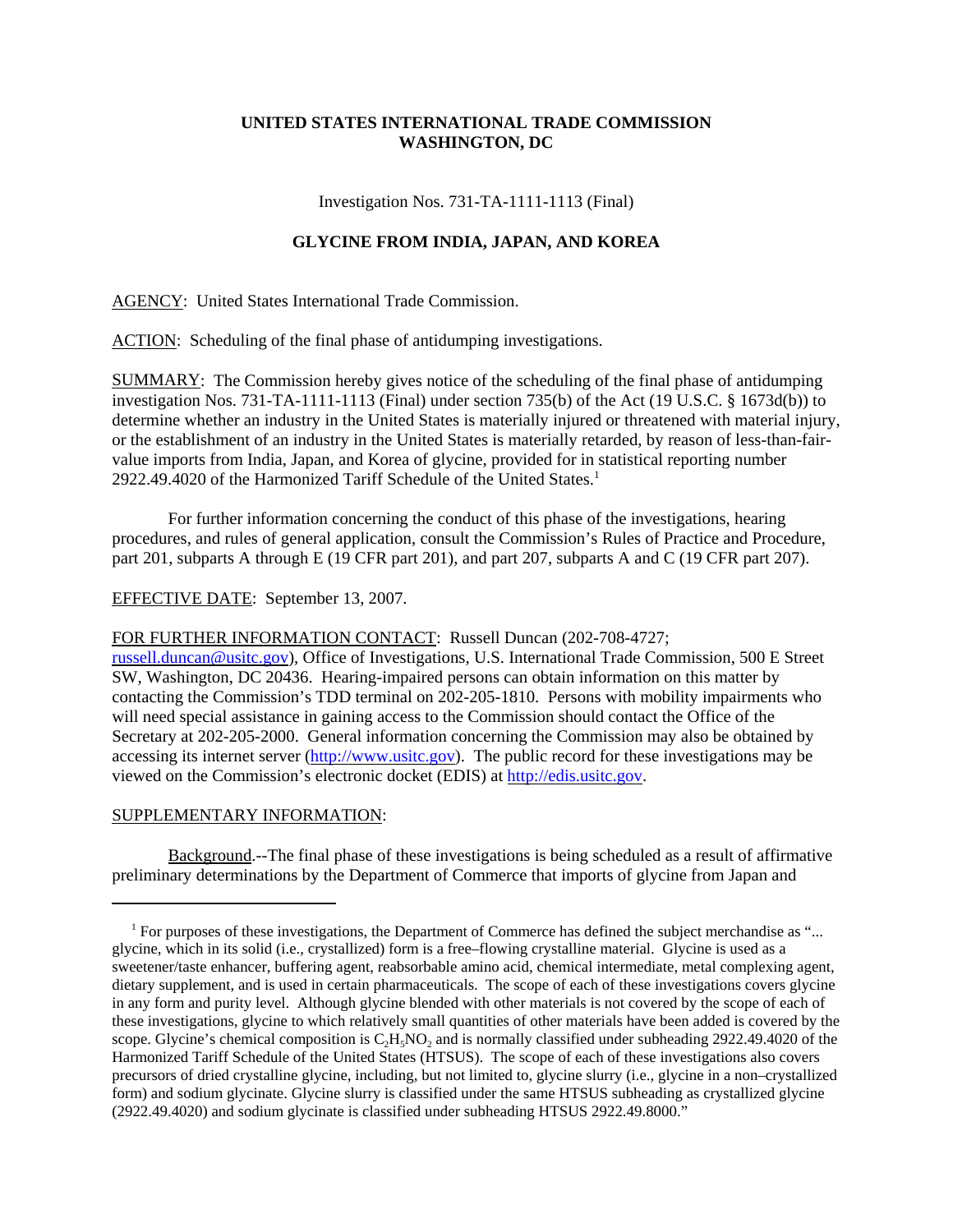Korea are being sold in the United States at less than fair value within the meaning of section 733 of the Act (19 U.S.C. § 1673b). The investigations were requested in a petition filed on March 30, 2007, by GEO Specialty Chemicals, Lafayette, IN.

Although the Department of Commerce has postponed its preliminary determination as to whether imports of glycine from India are being, or are likely to be sold, in the United States at less than fair value, $2$  for purposes of efficiency the Commission is scheduling the final phase of that investigation so that it may proceed concurrently with the Commission's investigations concerning Japan and Korea.

Participation in the investigations and public service list.--Persons, including industrial users of the subject merchandise and, if the merchandise is sold at the retail level, representative consumer organizations, wishing to participate in the final phase of these investigations as parties must file an entry of appearance with the Secretary to the Commission, as provided in section 201.11 of the Commission's rules, no later than 21 days prior to the hearing date specified in this notice. A party that filed a notice of appearance during the preliminary phase of the investigations need not file an additional notice of appearance during this final phase. The Secretary will maintain a public service list containing the names and addresses of all persons, or their representatives, who are parties to the investigations.

Limited disclosure of business proprietary information (BPI) under an administrative protective order (APO) and BPI service list.--Pursuant to section 207.7(a) of the Commission's rules, the Secretary will make BPI gathered in the final phase of these investigations available to authorized applicants under the APO issued in the investigations, provided that the application is made no later than 21 days prior to the hearing date specified in this notice. Authorized applicants must represent interested parties, as defined by 19 U.S.C. § 1677(9), who are parties to the investigations. A party granted access to BPI in the preliminary phase of the investigations need not reapply for such access. A separate service list will be maintained by the Secretary for those parties authorized to receive BPI under the APO.

Staff report.--The prehearing staff report in the final phase of these investigations will be placed in the nonpublic record on November 13, 2007, and a public version will be issued thereafter, pursuant to section 207.22 of the Commission's rules.

Hearing.--The Commission will hold a hearing in connection with the final phase of these investigations beginning at 9:30 a.m. on Wednesday, November 28, 2007, at the U.S. International Trade Commission Building. Requests to appear at the hearing should be filed in writing with the Secretary to the Commission on or before November 20, 2007. A nonparty who has testimony that may aid the Commission's deliberations may request permission to present a short statement at the hearing. All parties and nonparties desiring to appear at the hearing and make oral presentations should attend a prehearing conference to be held at 9:30 a.m. on November, 21, 2007, at the U.S. International Trade Commission Building. Oral testimony and written materials to be submitted at the public hearing are governed by sections 201.6(b)(2), 201.13(f), and 207.24 of the Commission's rules. Parties must submit any request to present a portion of their hearing testimony in camera no later than 7 business days prior to the date of the hearing.

Written submissions.--Each party who is an interested party shall submit a prehearing brief to the Commission. Prehearing briefs must conform with the provisions of section 207.23 of the Commission's rules; the deadline for filing is Wednesday, November 20, 2007. Parties may also file written testimony

 <sup>2</sup> *Glycine from India: Postponement of Preliminary Determination of Antidumping Duty Investigation*, 72 FR 48257, August 23, 2007. Commerce is scheduled to make its preliminary determination by October 26, 2007.